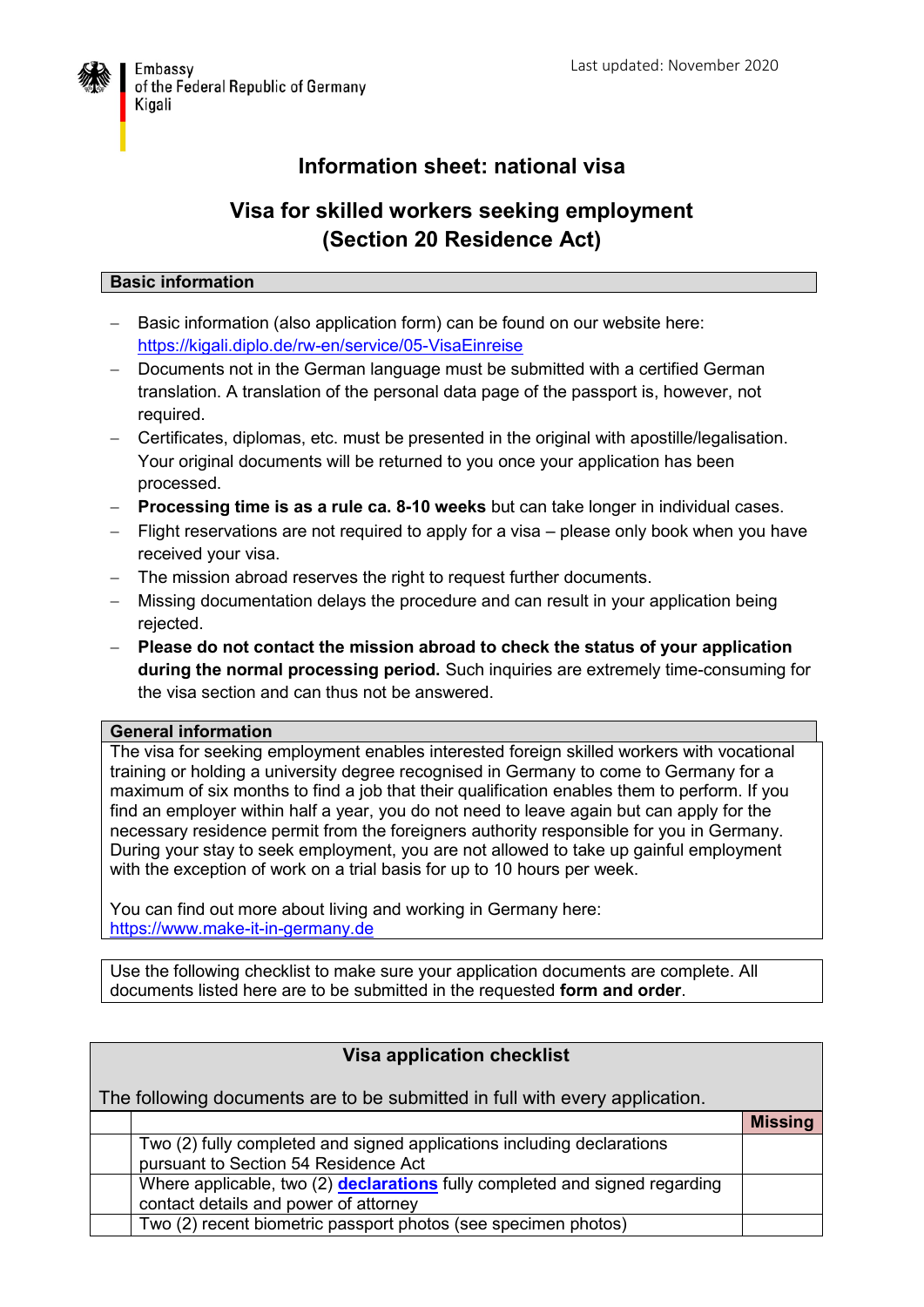

| Valid passport (personally signed with at least two (2) completely empty<br>pages)                                                                                                                                                                                                                                                                                                                                                                                                          |  |
|---------------------------------------------------------------------------------------------------------------------------------------------------------------------------------------------------------------------------------------------------------------------------------------------------------------------------------------------------------------------------------------------------------------------------------------------------------------------------------------------|--|
| Two (2) uncertified copies of the data page of your valid passport                                                                                                                                                                                                                                                                                                                                                                                                                          |  |
| Proof of recognition of foreign qualification:                                                                                                                                                                                                                                                                                                                                                                                                                                              |  |
| In the case of skilled workers with vocational training:<br>Notification of recognition of foreign vocational training: Written<br>notification of the agency in Germany responsible for recognition of<br>vocational training (original and two (2) copies)                                                                                                                                                                                                                                |  |
| In the case of skilled workers holding a university degree:<br>Two (2) printouts from the <b>anabin database</b> on the qualification and<br>on the institution                                                                                                                                                                                                                                                                                                                             |  |
| or (if the qualification is not assessed as "entspricht" (comparable) or<br>"gleichwertig" (equivalent) and/or the institution is not classified as<br>"H+")                                                                                                                                                                                                                                                                                                                                |  |
| <b>Statement of Comparability</b> by the <b>Central Office for Foreign</b><br>$\overline{\phantom{0}}$<br>Education (ZAB) (original with two (2) copies)                                                                                                                                                                                                                                                                                                                                    |  |
| or (in the case of regulated professions in which permission is required<br>to exercise the profession, for example, doctors, engineers; complete<br>list is available from the Federal Employment Agency or the European<br><b>Commission</b> )                                                                                                                                                                                                                                            |  |
| Permission to exercise a profession issued by the authority<br>responsible for recognising qualifications or assurance of permission to<br>exercise a profession (original and two (2) copies) (for example, for<br>medical professions: decision of the licensing authority in the federal<br>territory, i.e. assurance of permission to exercise a profession and/or<br>issuing of medical licence)                                                                                       |  |
| More information on recognition: www.anerkennung-in-deutschland.de                                                                                                                                                                                                                                                                                                                                                                                                                          |  |
| Proof of qualification (original and two (2) copies): University degree (all<br>pages)                                                                                                                                                                                                                                                                                                                                                                                                      |  |
| Letter of motivation for seeking employment with one (1) copy. From the<br>information supplied, it must be recognisable what fields of work and jobs<br>interest you, where you want to apply and what accommodation you will use.                                                                                                                                                                                                                                                         |  |
| In the case of skilled workers with recognised vocational training:<br>Proof of German language skills at B1 level in the form of a recognised<br>language diploma (original and two (2) copies)                                                                                                                                                                                                                                                                                            |  |
| Curriculum vitae in tabular form indicating professional experience to date with<br>one (1) extra copy                                                                                                                                                                                                                                                                                                                                                                                      |  |
| Proof of adequate financial means                                                                                                                                                                                                                                                                                                                                                                                                                                                           |  |
| <b>Financing</b>                                                                                                                                                                                                                                                                                                                                                                                                                                                                            |  |
| To stay in Germany, each individual applicant must have at their disposal at<br>least 939 € per month. Proof of these means (blocked account or a formal<br>undertaking by a third person to cover all costs) is to be provided in advance<br>when the application is submitted. When submitting an application, financial<br>means totalling at least 5634 € and additional funding to finance departure<br>from Germany where applicable totalling ca. 1.500,- $\epsilon$ must be proven. |  |